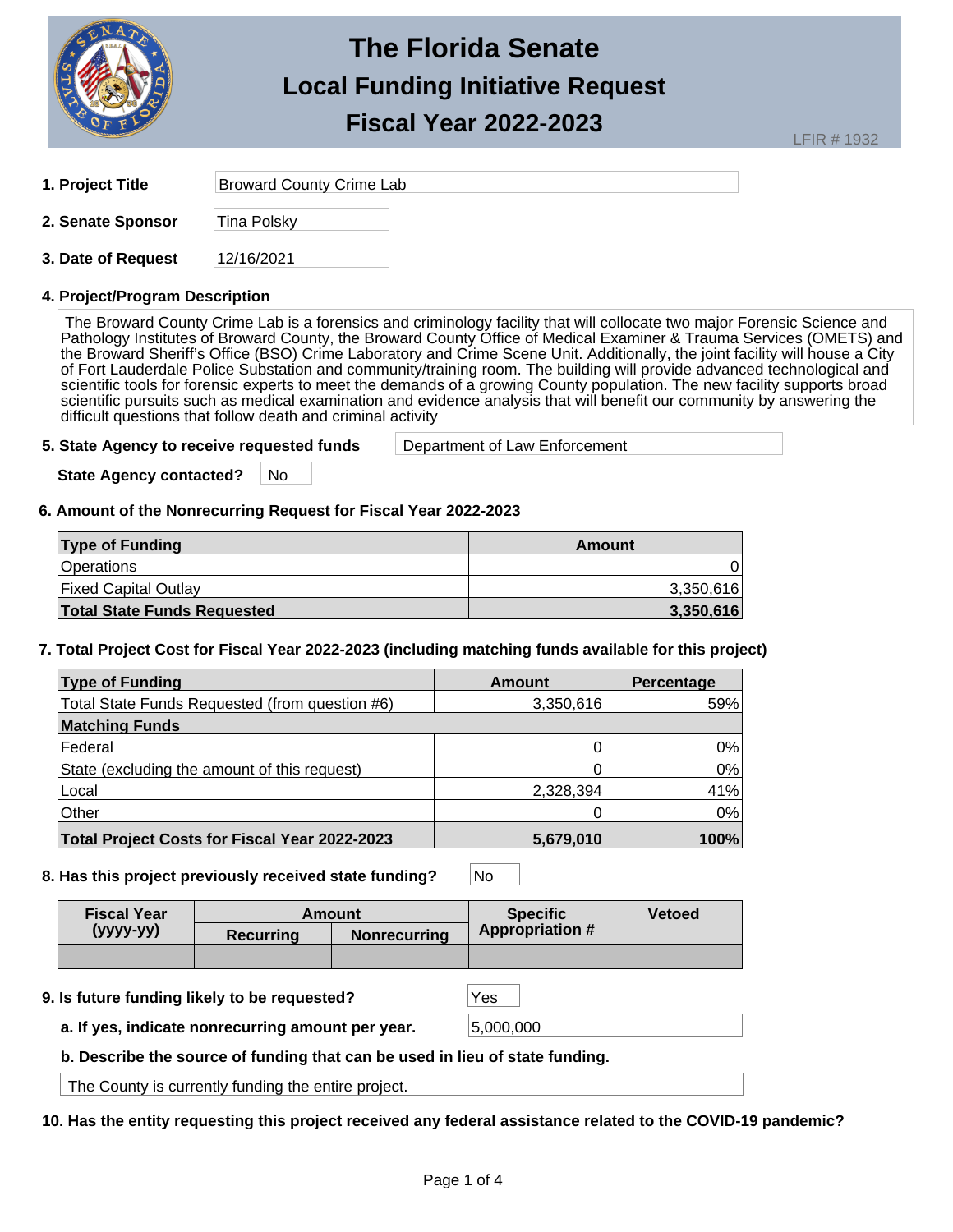

Yes

## **If yes, indicate the amount of funds received and what the funds were used for.**

CARES Act Coronavirus Relief Fund allocation: \$340,744,702 American Rescue Plan Act FY 2022: \$189,652,117 Emergency Rental Assistance Program Funding (Consolidated Appropriations Act 2021): \$53,000,000 \*Please see attached document with breakdown of federal relief funding as of July 15, 2021.

#### **11. Details on how the requested state funds will be expended**

| <b>Spending Category</b>                                                     | <b>Description</b>          | Amount    |  |
|------------------------------------------------------------------------------|-----------------------------|-----------|--|
| <b>Administrative Costs:</b>                                                 |                             |           |  |
| Executive Director/Project Head<br>Salary and Benefits                       |                             | 0         |  |
| Other Salary and Benefits                                                    |                             | 0         |  |
| Expense/Equipment/Travel/Supplies/<br>Other                                  |                             | 0         |  |
| Consultants/Contracted<br>Services/Study                                     |                             | 0         |  |
| <b>Operational Costs: Other</b>                                              |                             |           |  |
| Salary and Benefits                                                          |                             | 0         |  |
| Expense/Equipment/Travel/Supplies/<br>Other                                  |                             | 0         |  |
| Consultants/Contracted<br>Services/Study                                     |                             | 0         |  |
| <b>Fixed Capital Construction/Major Renovation:</b>                          |                             |           |  |
| Construction/Renovation/Land/<br><b>Planning Engineering</b>                 | Pre-construction and design | 3,350,616 |  |
| Total State Funds Requested (must equal total from question #6)<br>3.350,616 |                             |           |  |

## **12. Program Performance**

#### **a. What specific purpose or goal will be achieved by the funds requested?**

The Crime Lab Expansion Needs Assessment Study completed for the Broward Sheriff's Office, March 28, 2017 addressed key concerns of the existing BSO Crime Lab and identified several issues with the current facility. The BSO Crime Lab has grown into its current space by renovating into all the available adjacent spaces (four renovations since 1994). Today, staff is condensed into inefficient areas. This condition has led to:

- A loss in productivity.
- Less than optimal number of instruments.
- Reduced ventilation.
- Loss of qualified staff.

• Inadequate space and no room to grow (projections indicate staff will grow to 117 from the current 54 employees). Additionally, the Broward County OMETS facility was built in 1973 and has outlived its useful life. The existing structure does not meet the requirements of an essential facility and can no longer accommodate the Medical Examiner's needs.

#### **b. What activities and services will be provided to meet the intended purpose of these funds?**

The Broward County Medical Examiner's Office uniquely combines the services of the Medical Examiner, forensic toxicology and trauma services. The pathology and toxicology divisions work closely with law enforcement to determine causes of death, and staff provides expert testimony at criminal and civil trials. The BSO Crime Lab provides all public law enforcement agencies in Broward County with scientific forensic analysis of physical evidence. The lab currently employs 54 people and processed 18,388 cases in FY 2021-22.

#### **c. What direct services will be provided to citizens by the appropriation project?**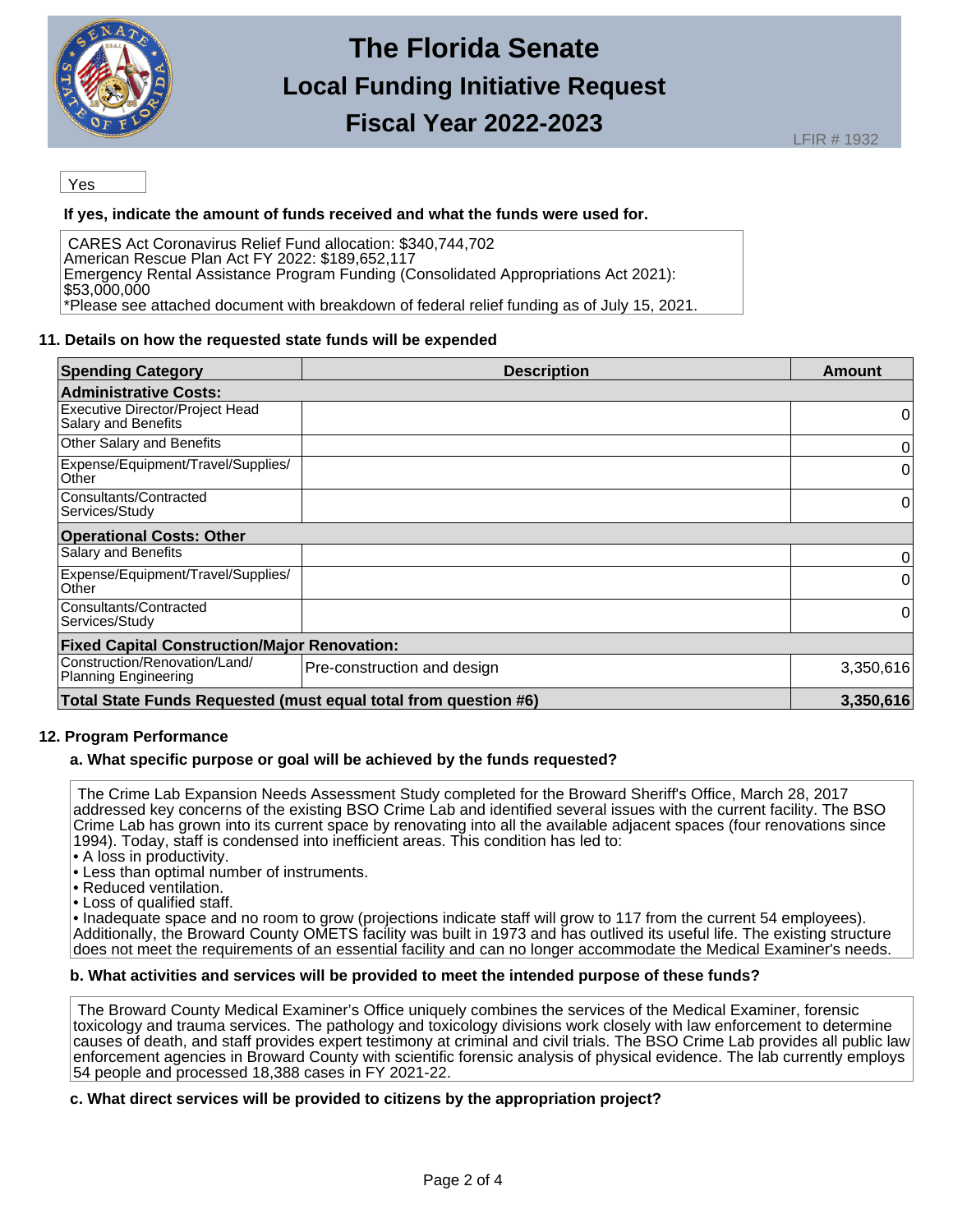

The Crime Lab will be easily accessible from I-95 and the site for the new facility will be in the heart of Broward County, in a mixed-use area. The building will provide advanced technological and scientific tools for forensic experts to meet growing demands. The development of the Crime Lab will enhance many aspects of the local community:

Beautifying the neighborhood. The Crime Lab will be a highly attractive enhancement to the neighborhood's overall appearance, with the potential to influence the value of residences and surrounding structures.

Improved sense of security through law enforcement presence. The new Forensic Science Center, with a technical school next door and multiple places of worship in the surrounding community, will visibly enhance the sense of safety and security due to an increased presence of law enforcement.

#### **d. Who is the target population served by this project? How many individuals are expected to be served?**

#### See above.

**e. What is the expected benefit or outcome of this project? What is the methodology by which this outcome will**

#### **be measured?**

The operating budget of Crime Lab services provided by the state was \$59,691,372 in FY 2020-21, while the five locally operated crime labs received only \$2,978,011 total. Of that allocation, the BSO Crime Lab received only \$509,613.72 in FY 2020-21. While a locally operated crime lab may be funded up to 75% by the state, the BSO Crime lab has received less than 6% of its \$8,526,712 operating budget from state funds and 94% from Broward County. As a result, Broward County seeks specific appropriations from the state to offset the design and construction cost of the BSO Crime Lab.

**f. What are the suggested penalties that the contracting agency may consider in addition to its standard penalties for failing to meet deliverables or performance measures provided for the contract?** 

Standard County contract enforcement mechanisms will apply.

#### **13. The owners of the facility to receive, directly or indirectly, any fixed capital outlay funding. Include the relationship between the owners of the facility and the entity.**

Broward County will own and operate the facility in partnership with the Broward County Sheriff's Office.